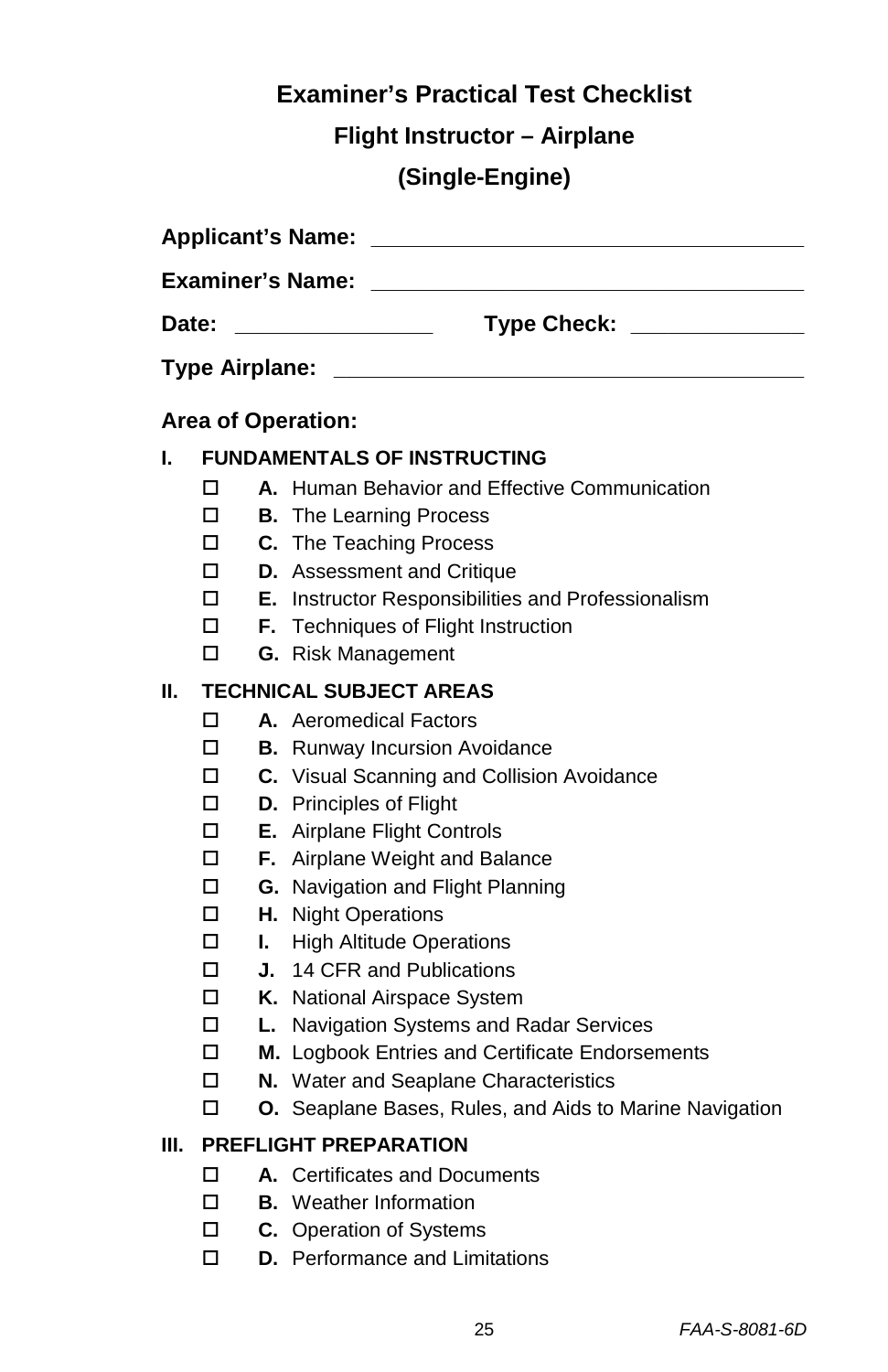**E.** Airworthiness Requirements

#### **IV. PREFLIGHT LESSON ON A MANEUVER TO BE PERFORMED IN FLIGHT**

**A.** Maneuver Lesson

## **V. PREFLIGHT PROCEDURES**

- **A.** Preflight Inspection
- **B.** Cockpit Management
- **C.** Engine Starting
- **D.** Taxiing—Landplane
- **E.** Taxiing—Seaplane
- **F.** Sailing
- **G.** Before Takeoff Check

## **VI. AIRPORT AND SEAPLANE BASE OPERATIONS**

- **A.** Radio Communications and ATC Light Signals
- **B.** Traffic Patterns
- **C.** Airport/Seaplane Base, Runway and Taxiway Signs, Markings, and Lighting

## **VII. TAKEOFFS, LANDINGS, AND GO-AROUNDS**

- **A.** Normal and Crosswind Takeoff and Climb
- **B.** Short-Field (Confined Area ASES) Takeoff and Maximum Performance Climb
- **C.** Soft-Field Takeoff and Climb
- **D.** Glassy-Water Takeoff and Climb
- **E.** Rough-Water Takeoff and Climb
- **F.** Normal and Crosswind Approach and Landing
- **G.** Slip to a Landing
- **H.** Go-Around/Rejected Landing
- **I.** Short-Field (Confined Area ASES) Approach and Landing
- **J.** Soft-Field Approach and Landing
- **K.** Power-Off 180° Accuracy Approach and Landing
- **L.** Glassy-Water Approach and Landing
- **M.** Rough-Water Approach and Landing

## **VIII. FUNDAMENTALS OF FLIGHT**

- **A.** Straight-and-Level Flight
- **B.** Level Turns
- **C.** Straight Climbs and Climbing Turns
- **D.** Straight Descents and Descending Turns

## **IX. PERFORMANCE MANEUVERS**

- **A.** Steep Turns
- **B.** Steep Spirals
- **C.** Chandelles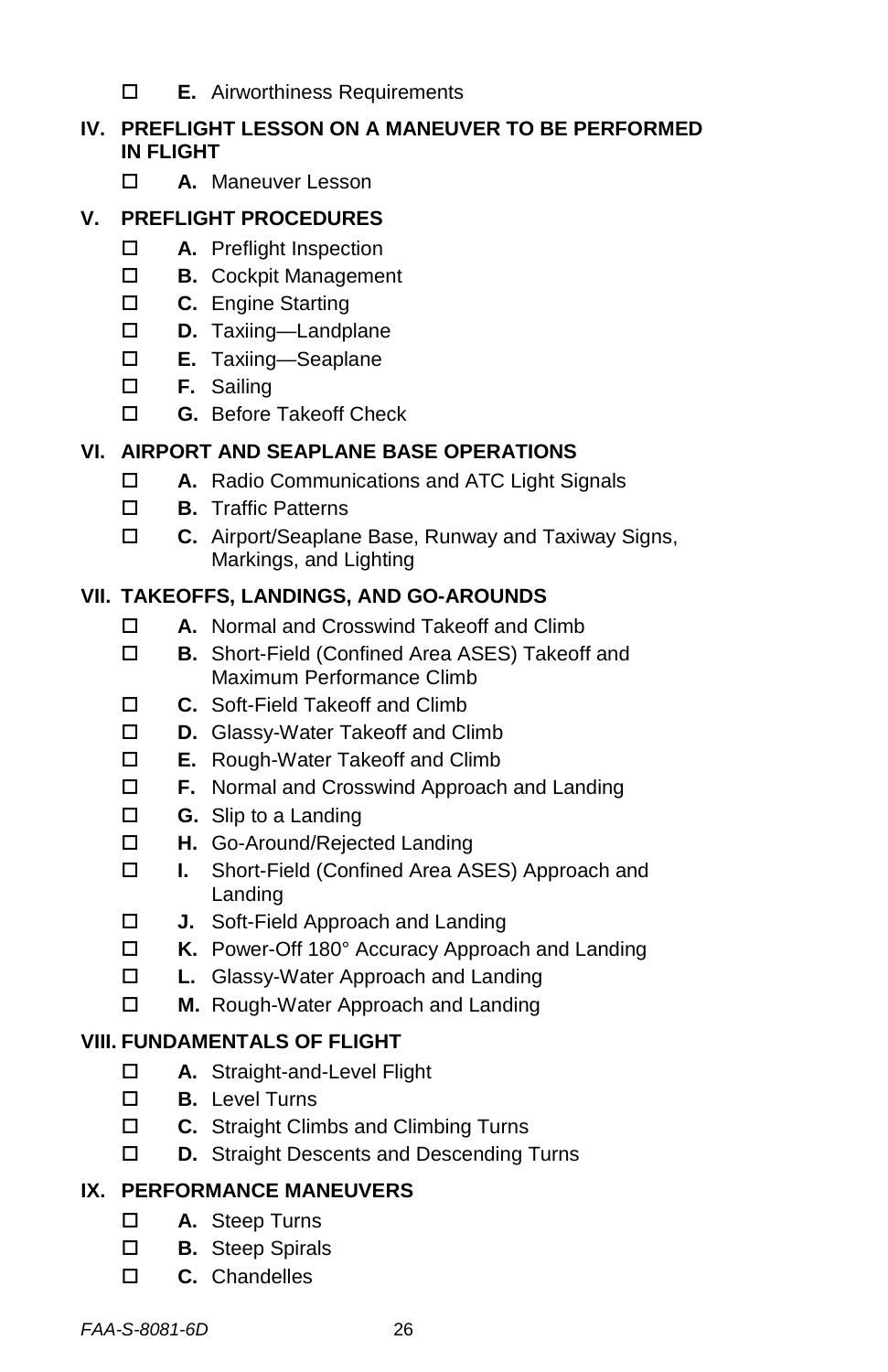**D.** Lazy Eights

### **X. GROUND REFERENCE MANEUVERS**

- **A.** Rectangular Course
- **B.** S-Turns Across a Road
- **C.** Turns Around a Point
- **D.** Eights on Pylons

## **XI. SLOW FLIGHT, STALLS, AND SPINS**

- **A.** Maneuvering During Slow Flight
- **B.** Power-On Stalls (Proficiency)
- **C.** Power-Off Stalls (Proficiency)
- **D.** Cross-controlled Stalls (Demonstration)
- **E.** Elevator Trim Stalls (Demonstration)
- **F.** Secondary Stalls (Demonstration)
- **G.** Spins
- **H.** Accelerated Maneuver Stalls (Demonstration)

### **XII. BASIC INSTRUMENT MANEUVERS**

- **A.** Straight-and-Level Flight
- **B.** Constant Airspeed Climbs
- **C.** Constant Airspeed Descents
- **D.** Turns to Headings
- **E.** Recovery from Unusual Flight Attitudes

### **XIII. EMERGENCY OPERATIONS**

- **A.** Emergency Approach and Landing (Simulated)
- **B.** Systems and Equipment Malfunctions
- **C.** Emergency Equipment and Survival Gear
- **D.** Emergency Descent

## **XIV. POSTFLIGHT PROCEDURES**

- **A.** Postflight Procedures
- **B.** Anchoring
- **C.** Docking and Mooring
- **D.** Beaching
- **E.** Ramping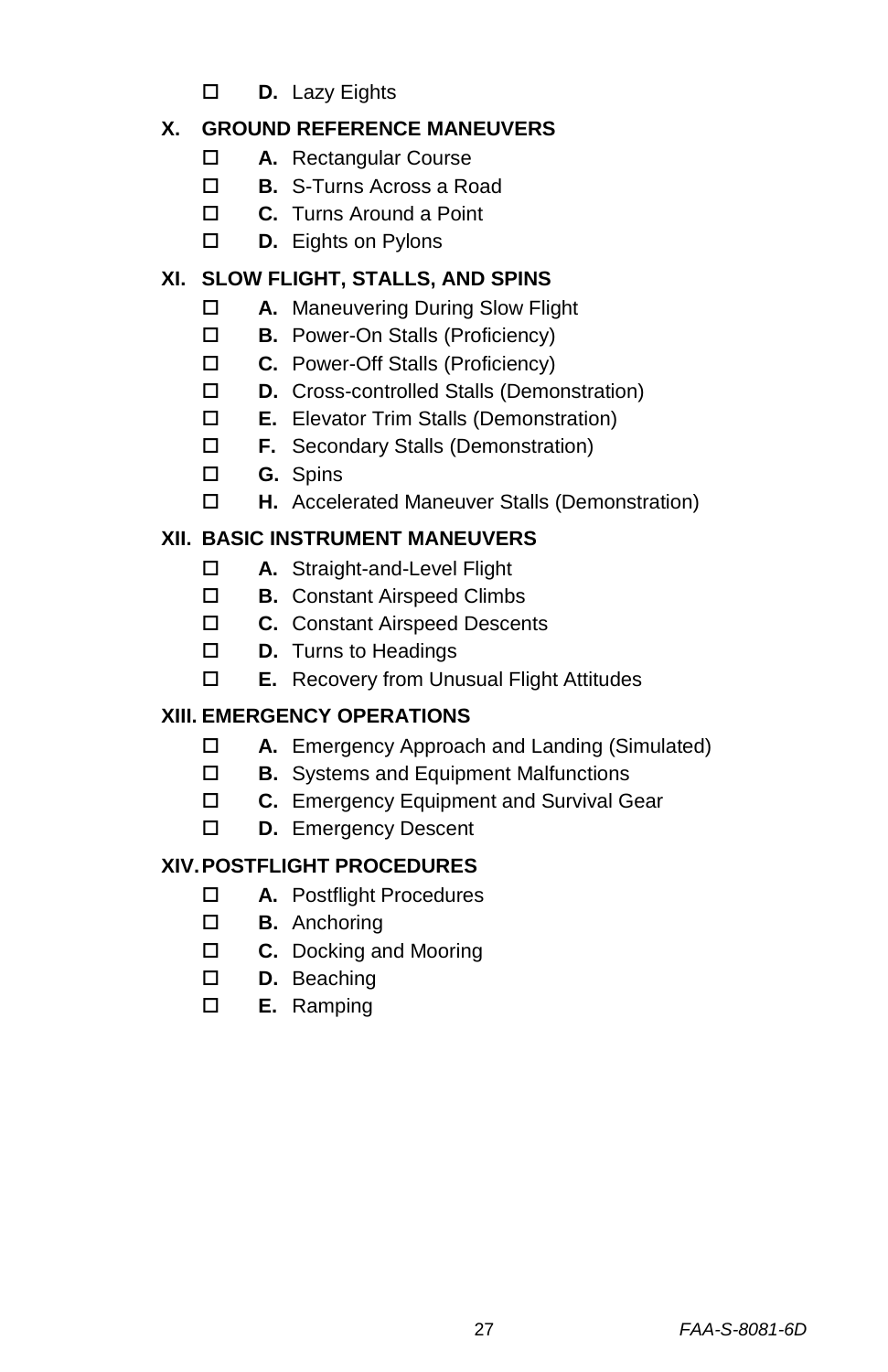*(this page intentionally left blank)*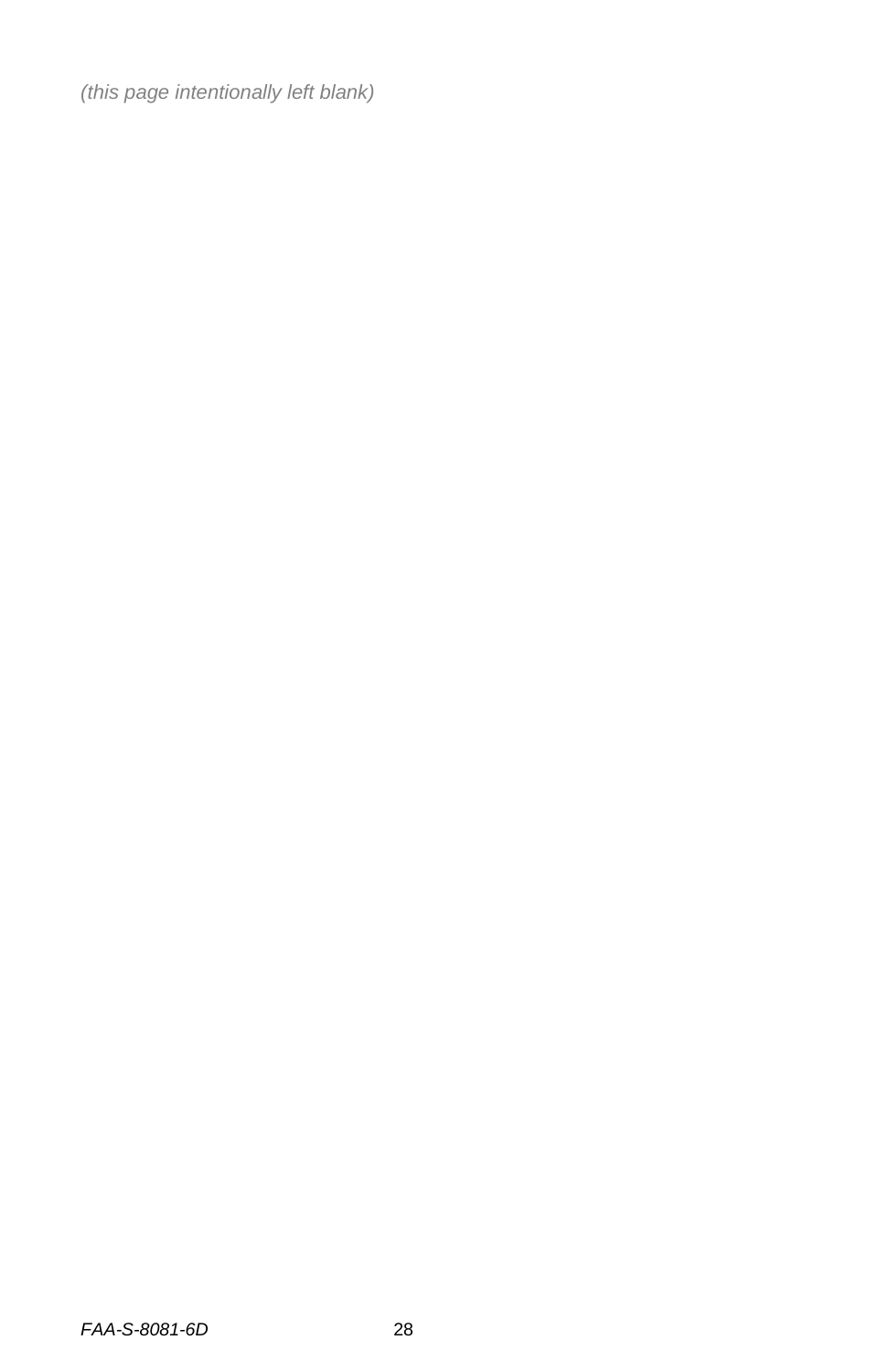# **Areas of Operation:**

# **I. Fundamentals of Instructing**

#### *Note: The examiner shall select Task E and one other Task.*

### *Task A: Human Behavior and Effective Communication*

*Reference: FAA-H-8083-9A.*

- **Objective:** To determine that the applicant exhibits instructional knowledge of human behavior and effective communication and how these impact effective learning by describing:
	- 1. Definitions of human behavior.
	- 2. Human needs and motivation.
	- 3. Defense mechanisms.
	- 4. Student emotional reactions.
	- 5. Basic elements of communication.
	- 6. Barriers to effective communication.<br>7. Developing communication skills.
	- Developing communication skills.

### *Task B: The Learning Process*

*Reference: FAA-H-8083-9A.*

**Objective:** To determine that the applicant exhibits instructional knowledge of the learning process by describing:

- 1. Learning theory.
- 2. Perceptions and insight.
- 3. Acquiring knowledge.
- 4. The laws of learning.
- 5. Domains of learning.
- 6. Characteristics of learning.
- 7. Acquiring skill knowledge.
- 8. Types of practice.
- 9. Scenario-based training.<br>10. Errors.
- Errors.
- 11. Memory and forgetting.<br>12. Retention of learning.
- Retention of learning.
- 13. Transfer of learning.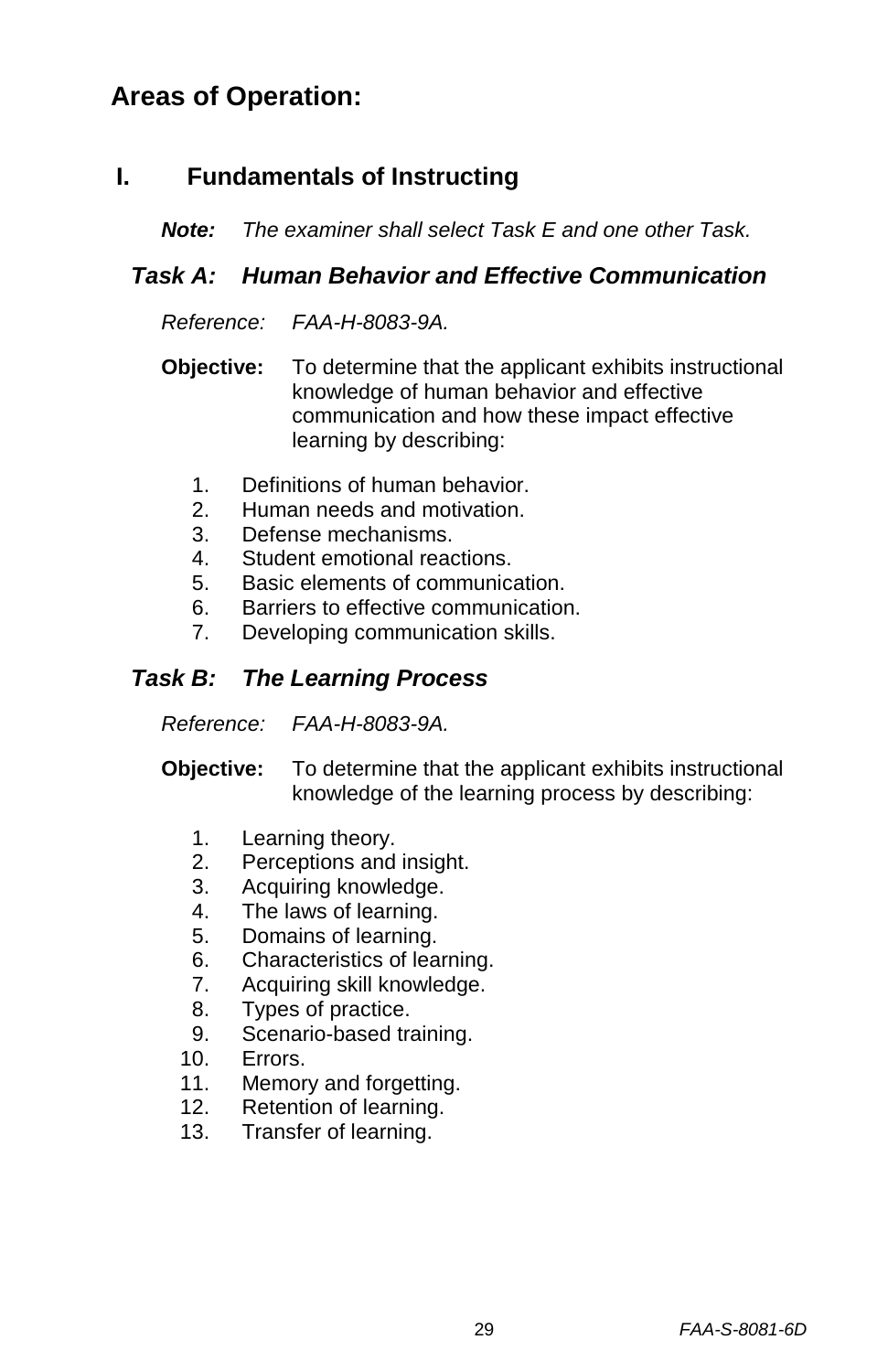## *Task C: The Teaching Process*

*Reference: FAA-H-8083-9A.*

**Objective:** To determine that the applicant exhibits instructional knowledge of the teaching process by describing:

- 1. Preparation of a lesson.
- 2. Organization of material.
- 3. Training delivery methods:
	- a. Lecture method.
	- b. Guided discussion method.
	- c. Computer-assisted learning method.
	- d. Demonstration-performance method.
	- e. Drill and practice method.
- 4. Problem based learning.
- 5. Instruction aids and training technologies.

#### *Task D: Assessment and Critique*

*Reference: FAA-H-8083-9A.*

- **Objective:** To determine that the applicant exhibits instructional knowledge of assessments and critiques by describing:
	- 1. Assessment:
		- a. Purpose of assessment.
		- b. General characteristics of effective assessment.
		- c. Traditional assessment.
		- d. Authentic assessment.
		- e. Oral assessment.
		- f. Characteristics of effective questions.
		- g. Types of questions to avoid.
	- 2. Critique:
		- a. Instructors/student critique.
		- b. Student-lead critique.
		- c. Small group critique.
		- d. Individual student critique by another student.
		- e. Self-critique.
		- f. Written critique.

### *Task E: Instructor Responsibilities and Professionalism*

*Reference: FAA-H-8083-9A.*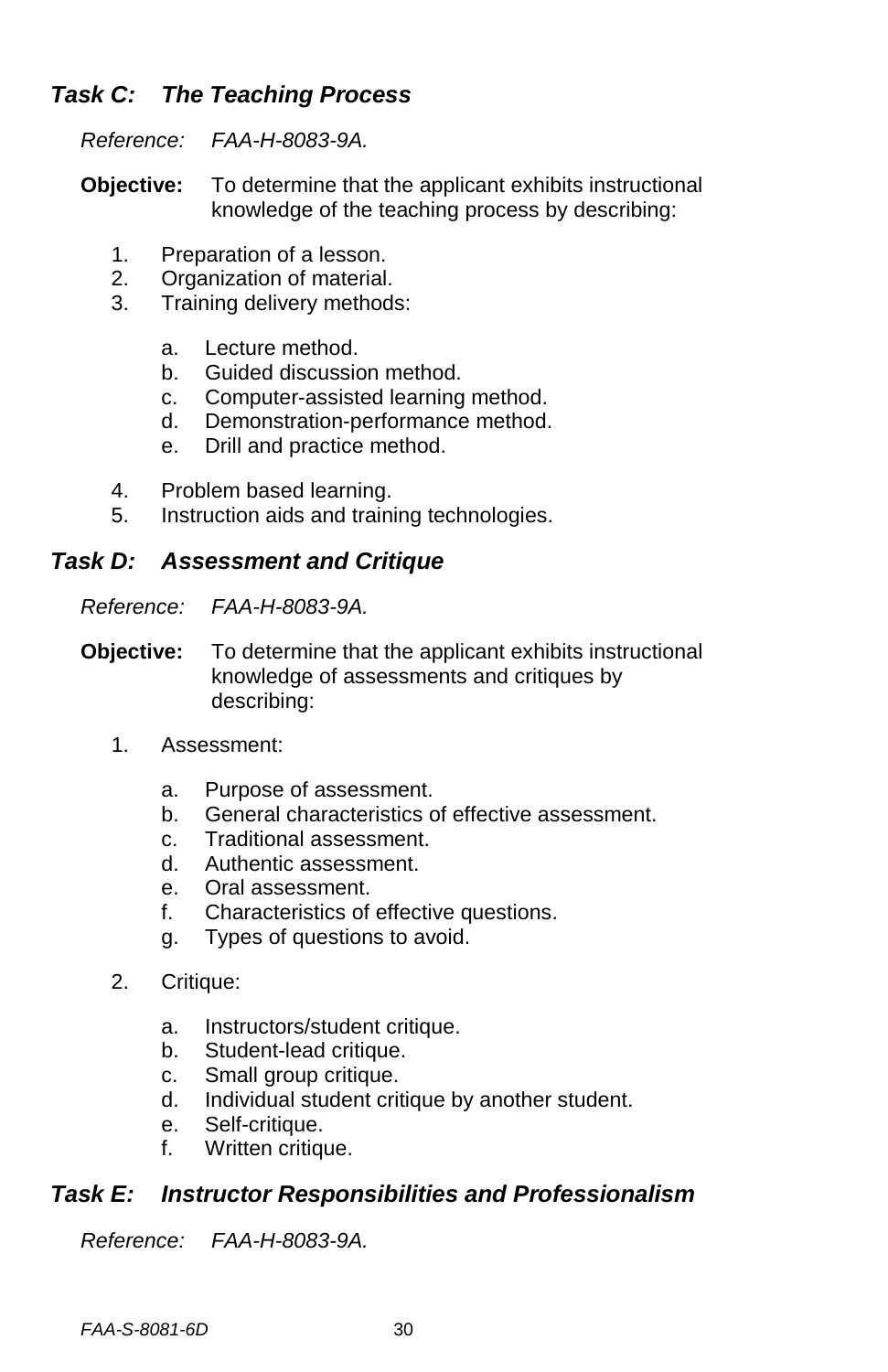- **Objective:** To determine that the applicant exhibits instructional knowledge of instructor responsibilities and professionalism by describing:
	- 1. Aviation instructor responsibilities:
		- a. Helping students learn.
		- b. Providing adequate instruction.
		- c. Standards of performance.
		- d. Minimizing student frustrations.
	- 2. Flight instructor responsibilities:
		- a. Physiological obstacles for flight students.
		- b. Ensuring student ability.
	- 3. Professionalism.
	- 4. Evaluation of student ability.
	- 5. Aviation instructors and exams.
	- 6. Professional development.

### *Task F: Techniques of Flight Instruction*

*Reference: FAA-H-8083-9A.*

- **Objective:** To determine that the applicant exhibits instructional knowledge of instructor responsibilities and professionalism by describing:
	- 1. Obstacles in learning during flight instruction.
	- 2. Demonstration-performance training delivery.
	- 3. Positive exchange of controls.
	- 4. Sterile cockpit.
	- 5. Use of distractions.
	- 6. Integrated flight instruction.
	- 7. Assessment of piloting ability.
	- 8. Aeronautical decision making.

### *Task G: Risk Management*

*References: FAA-H-8083-9A, FAA-H-8083-2*

**Objective:** To determine that the applicant exhibits instructional knowledge of risk management by describing:

- 1. Principles of risk management.
- 2. Risk management process.
- 3. Level of risk.<br>4. Assessing ris
- 4. Assessing risk.
- 5. Mitigating risk.
- 6. IMSAFE checklist.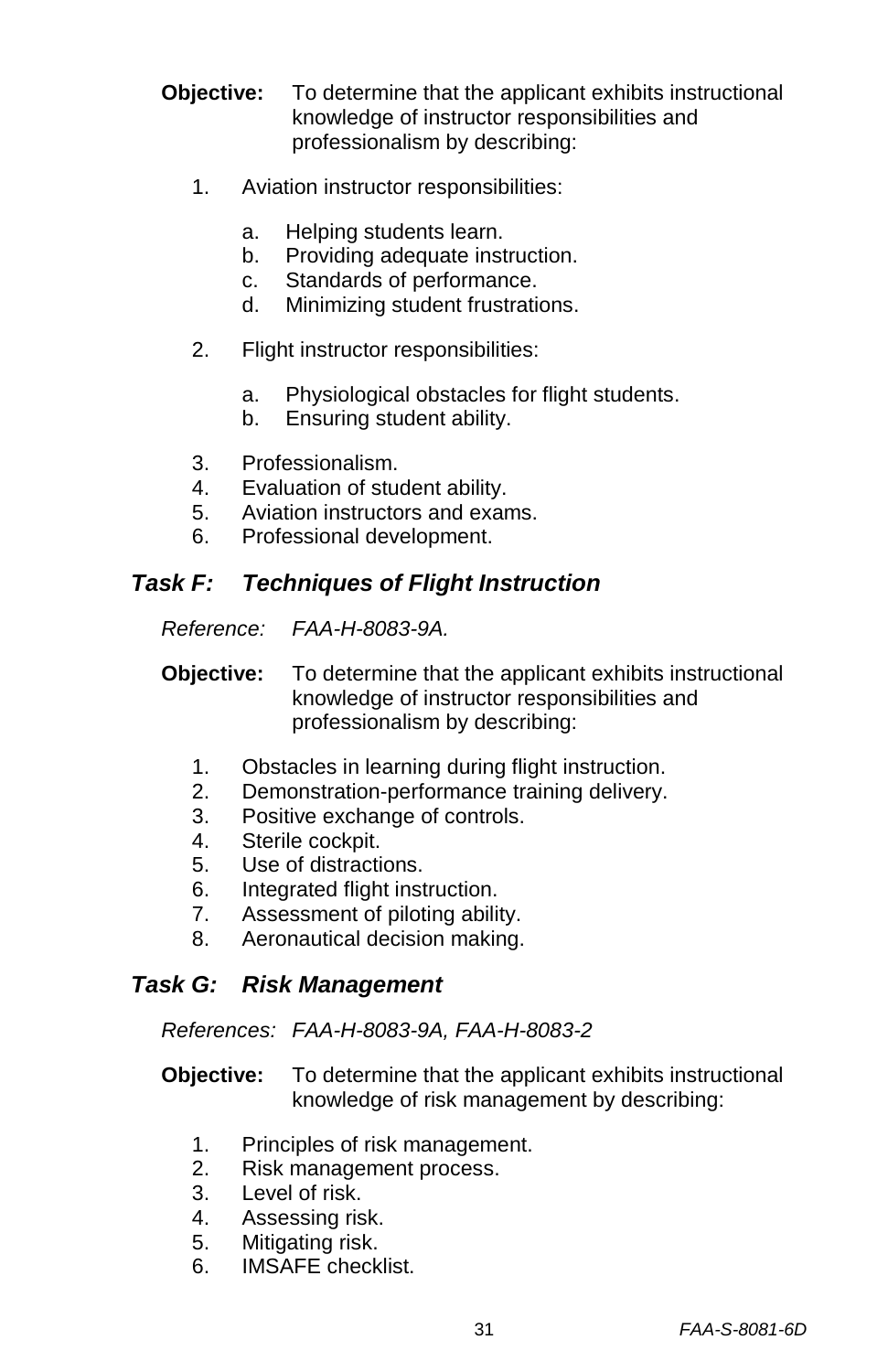- 7. PAVE checklist.
- 8. 5P checklist.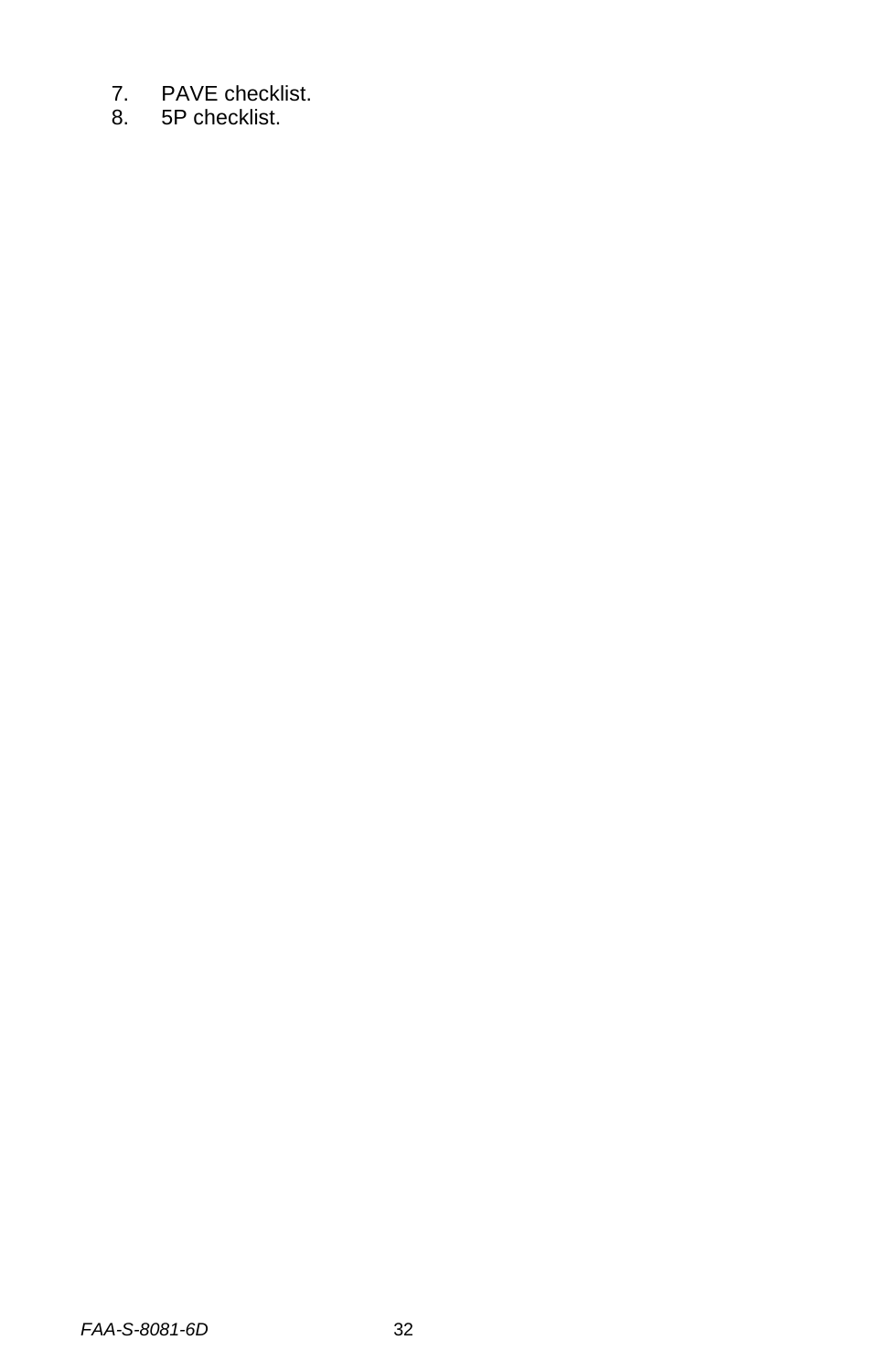# **II. Technical Subject Areas**

*Note: The examiner must select Tasks B, M, and at least one other Task.*

## *Task A: Aeromedical Factors*

*References: AIM; FAA-H-8083-3, FAA-S-8081-12, FAA-S-ACS-6.*

- **Objective:** To determine that the applicant exhibits instructional knowledge of the elements related to aeromedical factors by describing:
	- 1. How to obtain an appropriate medical certificate.
	- 2. How to obtain a medical certificate in the event of a possible medical deficiency.
	- 3. The causes, symptoms, effects, and corrective action of the following medical factors:
		- a. Hypoxia
		- b. Hyperventilation
		- c. Middle ear and sinus problems
		- d. Spatial disorientation
		- e. Motion sickness
		- f. Carbon monoxide poisoning
		- g. Fatigue and stress
		- h. Dehydration
	- 4. The effects of alcohol and drugs, and their relationship to flight safety.
	- 5. The effect of nitrogen excesses incurred during scuba dives and how this affects pilots and passengers during flight.

## *Task B: Runway Incursion Avoidance*

*References: AC 91-73, A/FD, AIM; FAA-H-8083-2, FAA-H-8083-3, FAA-H-8083-25.*

- *Note: If this task has been previously performed in the aircraft during an earlier instructor rating, the determination of the required knowledge can be demonstrated during the brief, at the discretion of the examiner.*
- **Objective:** To determine that the applicant exhibits instructional knowledge of the elements of runway incursion avoidance by describing:
	- 1. Distinct challenges and requirements during taxi operations not found in other phases of flight operations.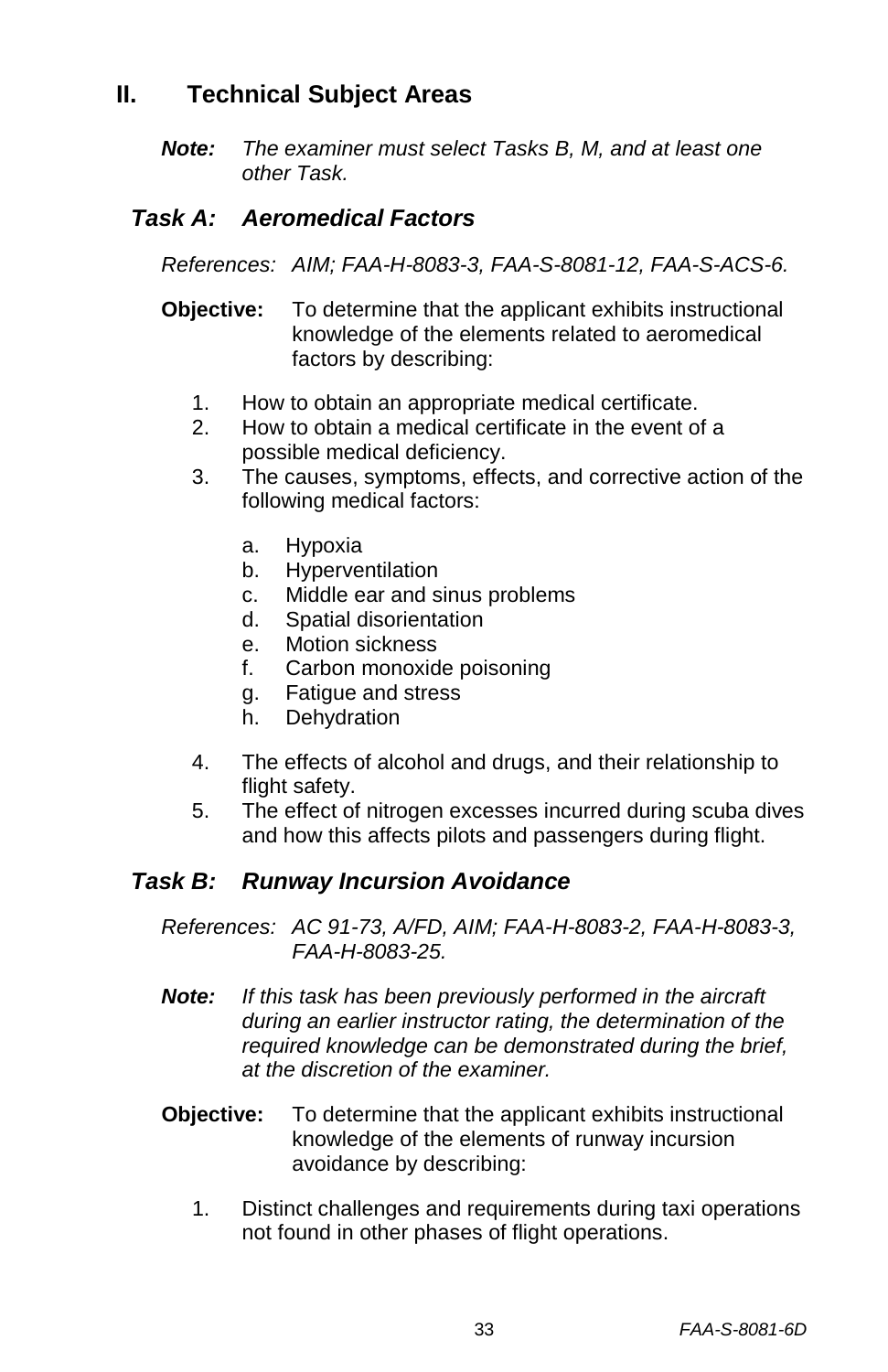- 2. Procedures for appropriate cockpit activities during taxiing including taxi route planning, briefing the location of hot spots, communicating and coordinating with ATC.
- 3. Procedures for steering, maneuvering, maintaining taxiway, runway position, and situational awareness.
- 4. The relevance/importance of hold lines.
- 5. Procedures for ensuring the pilot maintains strict focus on the movement of the aircraft and ATC communications, including the elimination of all distractive activities (i.e. cell phone, texting, conversations with passengers) during aircraft taxi, takeoff and climb out to cruise altitude.
- 6. Procedures for holding the pilot's workload to a minimum during taxi operations which should increase the pilot's awareness while taxiing.
- 7. Taxi operation planning procedures, such as recording taxi instructions, reading back taxi clearances, and reviewing taxi routes on the airport diagram,
- 8. Procedures for ensuring that clearance or instructions that are actually received are adhered to rather than the ones expected to be received.
- 9. Procedures for maintaining/enhancing situational awareness when conducting taxi operations in relation to other aircraft operations in the vicinity as well as to other vehicles moving on the airport.
- 10. Procedures for briefing if a landing rollout to a taxiway exit will place the pilot in close proximity to another runway which can result in a runway incursion.
- 11. Appropriate after landing/taxi procedures in the event the aircraft is on a taxiway that is between parallel runways.
- 12. Specific procedures for operations at an airport with an operating air traffic control tower, with emphasis on ATC communications and runway entry/crossing authorizations.
- 13. ATC communications and pilot actions before takeoff, before landing, and after landing at towered and nontowered airports.
- 14. Procedures unique to night operations.<br>15. Operations at non-towered airports.
- Operations at non-towered airports.
- 16. Use of aircraft exterior lighting.
- 17. Low visibility operations.

## *Task C: Visual Scanning and Collision Avoidance*

*References: AC 90-48; AIM; FAA-H-8083-3, FAA-H-8083-25.*

#### **Objective:** To determine that the applicant exhibits instructional knowledge of the elements of visual scanning and collision avoidance by describing:

- 1. Relationship between a pilot's physical condition and vision.
- 2. Environmental conditions that degrade vision.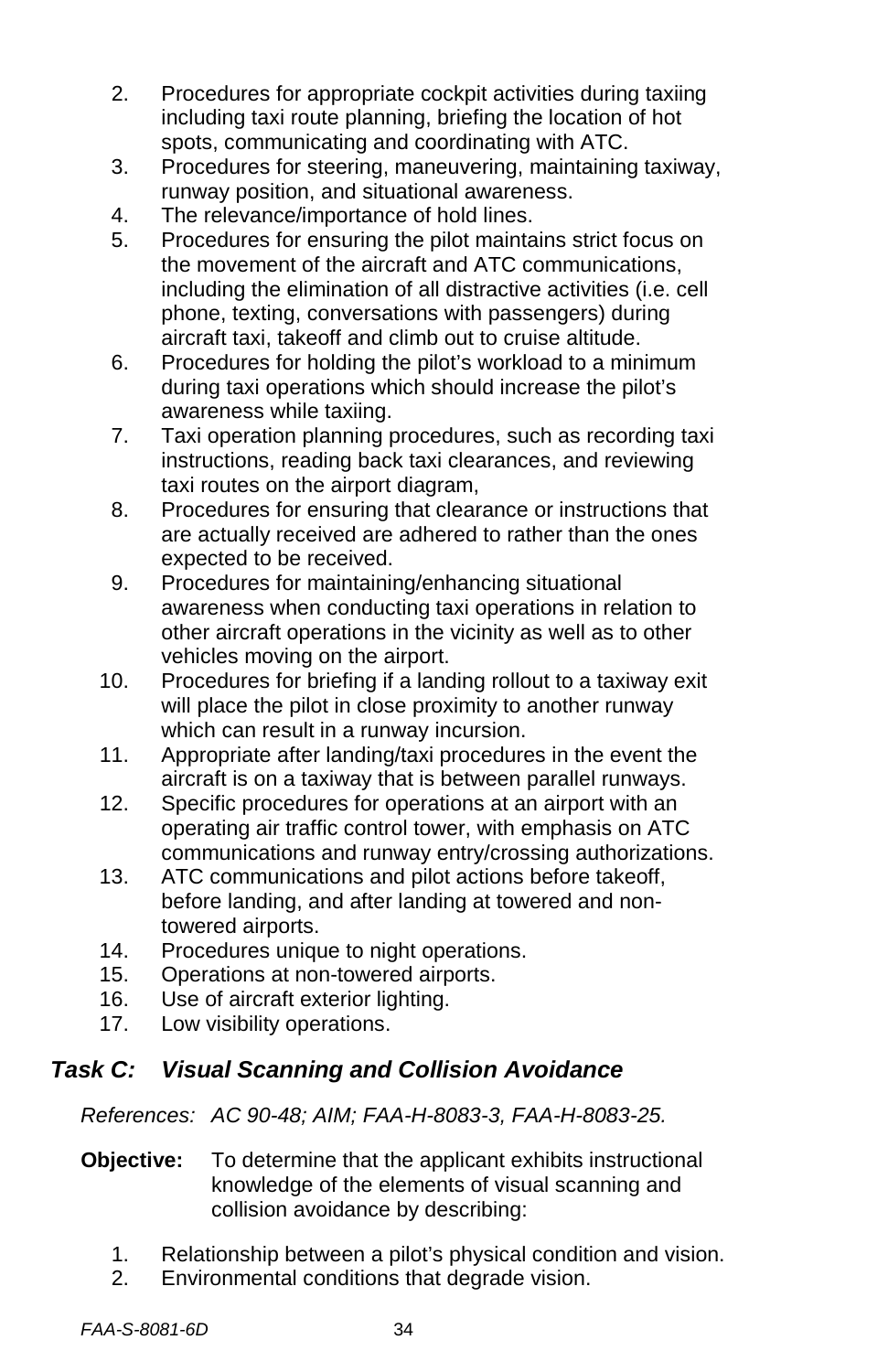- 3. Vestibular and visual illusions.
- 4. "See and avoid" concept.
- 5. Proper visual scanning procedure.
- 6. Relationship between poor visual scanning habits and increased collision risk.
- 7. Proper clearing procedures.
- 8. Importance of knowing aircraft blind spots.
- 9. Relationship between aircraft speed differential and collision risk.
- 10. Situations that involve the greatest collision risk.

## *Task D: Principles of Flight*

*References: FAA-H-8083-3, FAA-H-8083-25.*

- **Objective:** To determine that the applicant exhibits instructional knowledge of the elements of principles of flight by describing:
	- 1. Airfoil design characteristics.
	- 2. Airplane stability and controllability.<br>3. Turning tendency (torque effect).
	- Turning tendency (torque effect).
	- 4. Load factors in airplane design.
	- 5. Wingtip vortices and precautions to be taken.

### *Task E: Airplane Flight Controls*

*References: FAA-H-8083-3, FAA-H-8083-25.*

- **Objective:** To determine that the applicant exhibits instructional knowledge of the elements related to the airplane flight controls by describing the purpose, location, direction of movement, effect, and proper procedure for use of the:
	- 1. Primary flight controls.
	- 2. Secondary flight controls.
	- 3. Trim Controls.

### *Task F: Airplane Weight and Balance*

*References: FAA-H-8083-1, FAA-H-8083-3, FAA-H-8083-25.*

- **Objective:** To determine that the applicant exhibits instructional knowledge of the elements of airplane weight and balance by describing:
	- 1. Weight and balance terms.
	- 2. Effect of weight and balance on performance.
	- 3. Methods of weight and balance control.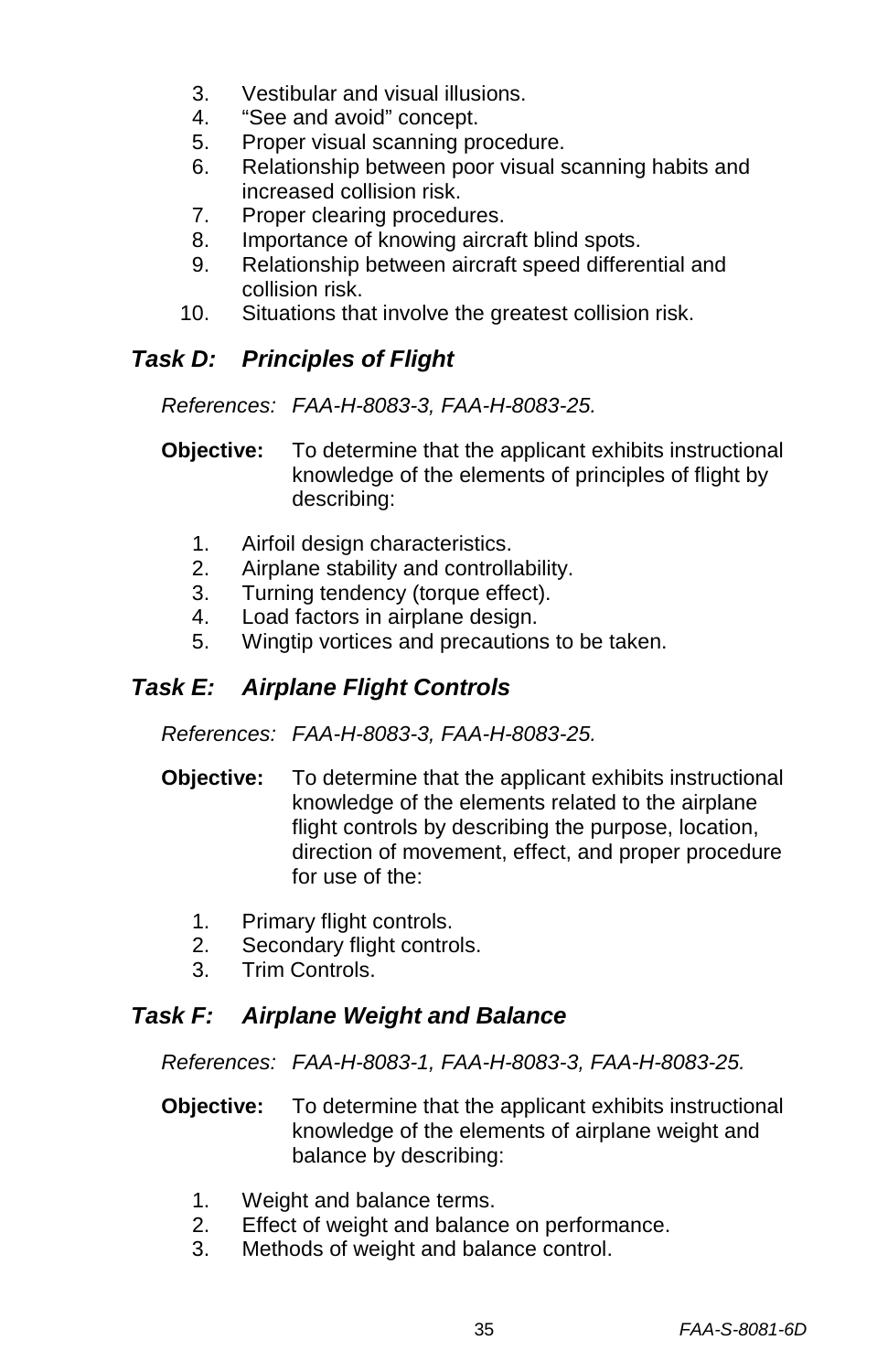4. Determination of total weight and center of gravity and the changes that occur when adding, removing, or shifting weight.

# *Task G: Navigation and Flight Planning*

*References: FAA-H-8083-3, FAA-H-8083-25.*

**Objective:** To determine that the applicant exhibits instructional knowledge of the elements of navigation and flight planning by describing:

- 1. Terms used in navigation.<br>2. Features of aeronautical c
- 2. Features of aeronautical charts.<br>3. Importance of using the proper a
- Importance of using the proper and current aeronautical charts.
- 4. Method of plotting a course, selection of fuel stops and alternates, and appropriate actions in the event of unforeseen situations.
- 5. Fundamentals of pilotage and dead reckoning.
- 6. Fundamentals of radio navigation.
- 7. Diversion to an alternate.
- 8. Lost procedures.
- 9. Computation of fuel consumption.
- 10. Importance of preparing and properly using a flight log.
- 11. Importance of a weather check and the use of good judgment in making a "go/no-go" decision.
- 12. Purpose of and procedure used in filing a flight plan.

## *Task H: Night Operations*

*References: AIM; FAA-H-8083-3, FAA-H-8083-25, FAA-S-8081-12, FAA-S-ACS-6.*

- **Objective:** To determine that the applicant exhibits instructional knowledge of the elements of night operations by describing:
	- 1. Factors related to night vision.
	- 2. Disorientation and night optical illusions.<br>3. Proper adjustment of interior lights.
	- Proper adjustment of interior lights.
	- 4. Importance of having a flashlight with a red lens.
	- 5. Night preflight inspection.
	- 6. Engine starting procedures, including use of position and anti-collision lights prior to start.
	- 7. Taxiing and orientation on an airport.
	- 8. Takeoff and climb-out.
	- 9. In-flight orientation.
	- 10. Importance of verifying the airplane's attitude by reference to flight instruments.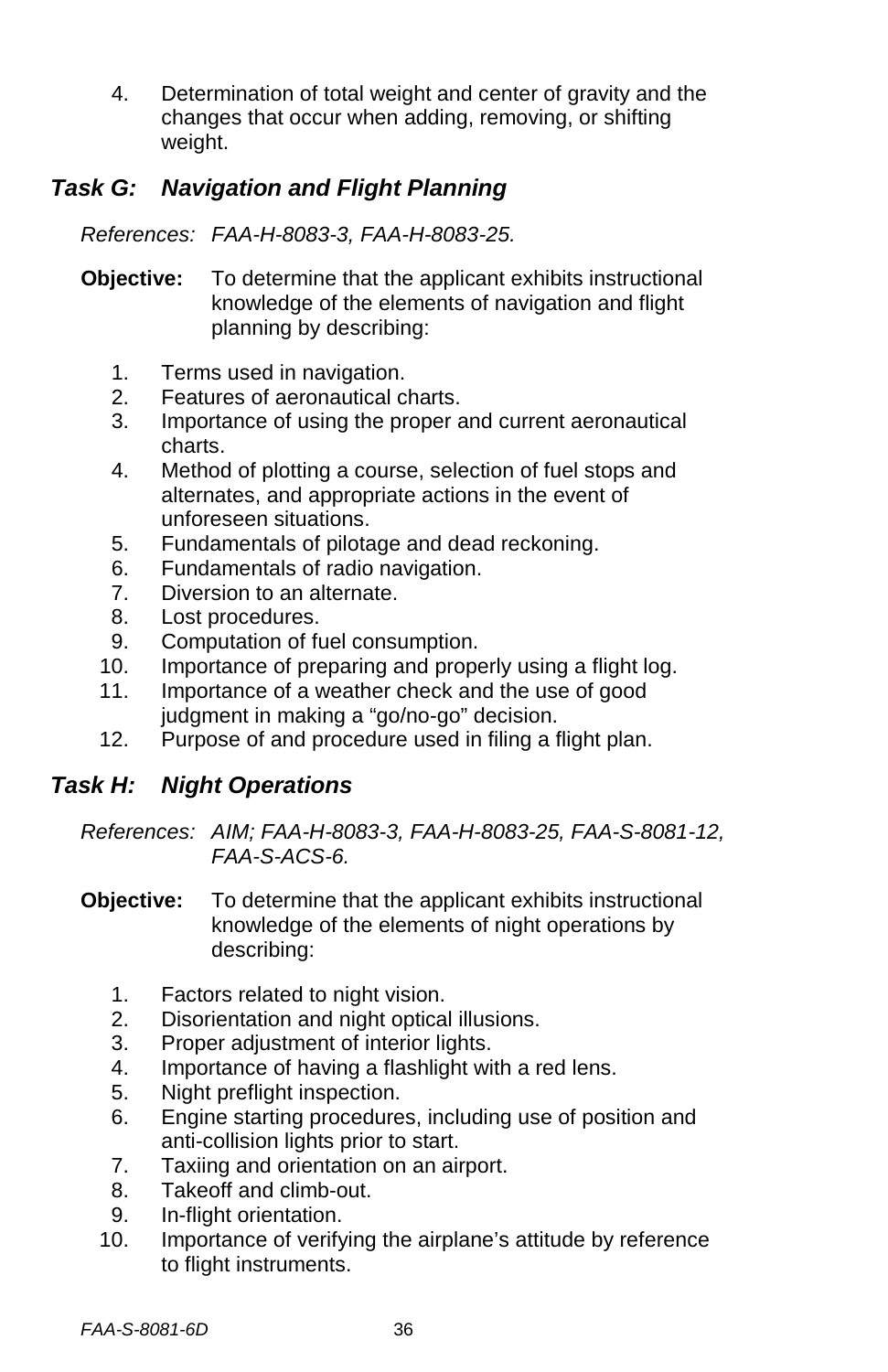- 11. Night emergencies procedures.
- 12. Traffic patterns.
- 13. Approaches and landings with and without landing lights.
- 14. Go-around.

#### *Task I: High Altitude Operations*

*References: 14 CFR part 91, AC 61-107, AIM, POH/AFM; FAA-H-8083-3, FAA-S-8081-12.*

- **Objective:** To determine that the applicant exhibits instructional knowledge of the elements of high altitude operations by describing:
	- 1. Regulatory requirements for use of oxygen.
	- 2. Physiological hazards associated with high altitude operations.
	- 3. Characteristics of a pressurized airplane and various types of supplemental oxygen systems.
	- 4. Importance of "aviator's breathing oxygen."
	- 5. Care and storage of high-pressure oxygen bottles.
	- 6. Problems associated with rapid decompression and corresponding solutions.
	- 7. Fundamental concept of cabin pressurization.
	- 8. Operation of a cabin pressurization system.

#### *Task J: 14 CFR and Publications*

*References: 14 CFR parts 1, 61, 91; AC 00-2, AIM, FAA-H-8083- 25, NTSB part 830, POH/AFM.*

- **Objective:** To determine that the applicant exhibits instructional knowledge of the elements related to the Code of Federal Regulations and related publications by describing:
	- 1. Availability and method of revision of 14 CFR parts 1, 61, 91, and NTSB part 830 by describing:
		- a. Purpose
		- b. general content
	- 2. Availability of flight information publications, advisory circulars, practical test standards, pilot operating handbooks, and FAA-approved airplane flight manuals by describing:
		- a. Availability.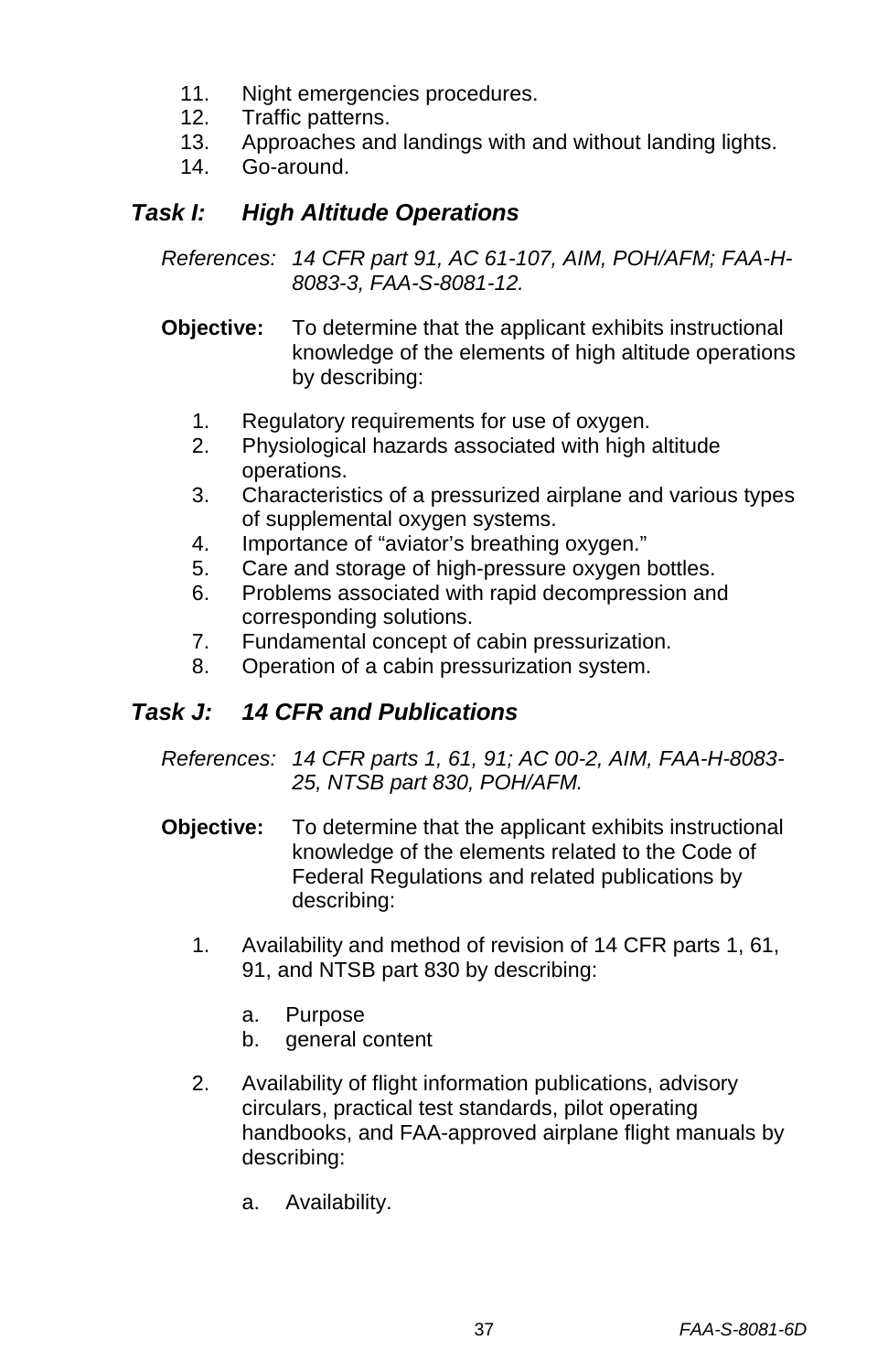- b. Purpose.
- c. General content.

## *Task K: National Airspace System*

*References: 14 CFR part 91, AIM; FAA-S-8081-12, FAA-S-ACS-6.*

- **Objective:** To determine that the applicant exhibits instructional knowledge of the elements of the national airspace system by describing:
	- 1. Basic VFR Weather Minimums for all classes of airspace.<br>2. Airspace classes—the operating rules, pilot certification
	- Airspace classes—the operating rules, pilot certification, and airplane equipment requirements for the following:
		- a. Class A.
		- b. Class B.
		- c. Class C.
		- d. Class D.
		- e. Class E.
		- f. Class G.
	- 3. Special use airspace (SUA).
	- 4. Temporary flight restrictions (TFR).

### *Task L: Navigation Systems and Radar Services*

*References: AIM; FAA-H-8083-3, FAA-H-8083-15, FAA-S-8081-12, FAA-S-ACS-6.*

- **Objective:** To determine that the applicant exhibits instructional knowledge of the elements related to navigation systems and radar service by describing:
	- 1. One ground-based navigational system (VOR/VORTAC, NDB, and DME).
	- 2. Satellite-based navigation system.<br>3. Radar service and procedures.
	- Radar service and procedures.
	- 4. Global positioning system (GPS).

### *Task M: Logbook Entries and Certificate Endorsements*

*References: 14 CFR part 61, AC 61-65.*

- **Objective:** To determine that the applicant exhibits instructional knowledge of the elements related to logbook entries and certificate endorsements by describing:
	- 1. Required logbook entries for instruction given.